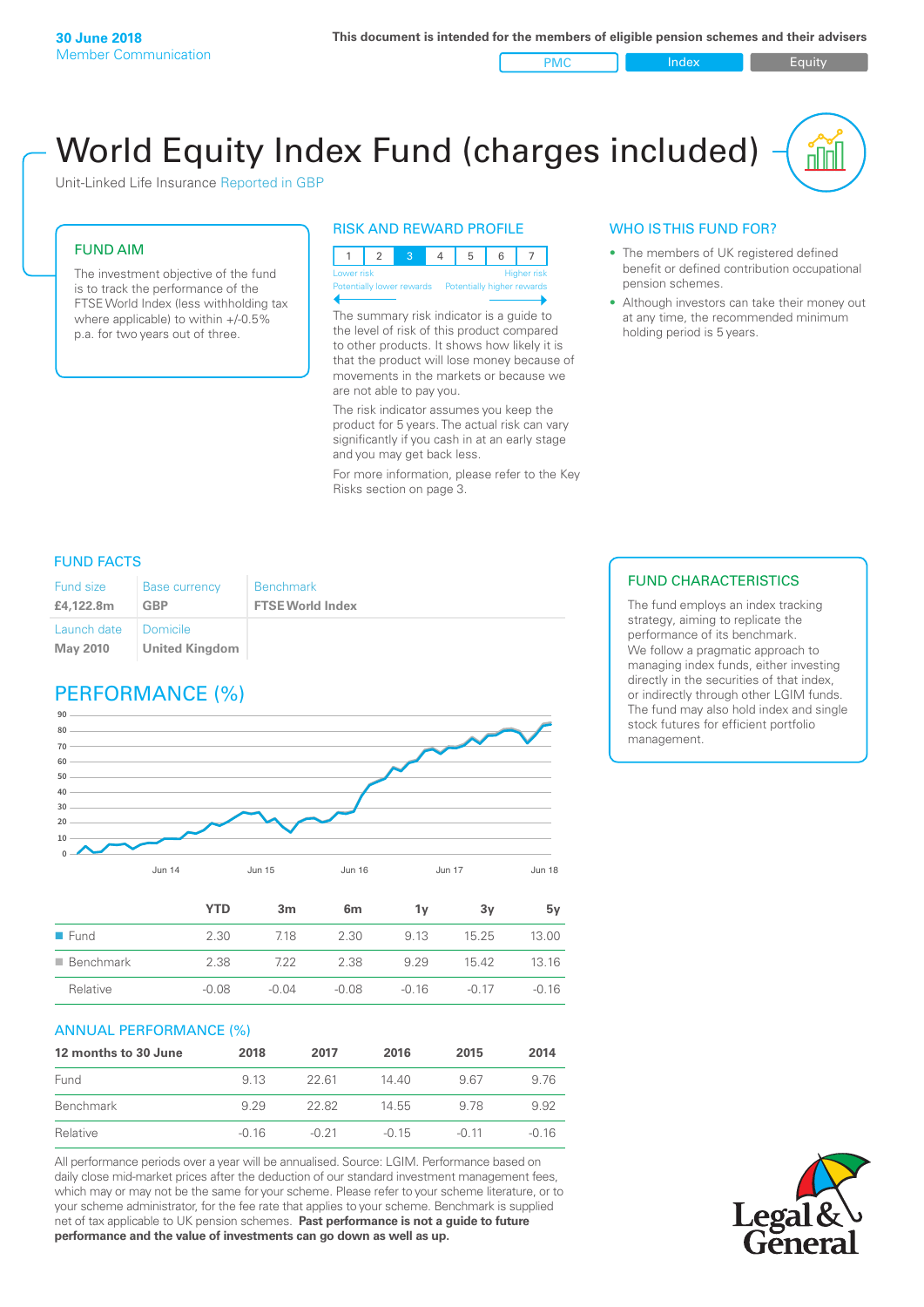## World Equity Index Fund (charges included)

Unit-Linked Life Insurance Reported in GBP

### PORTFOLIO BREAKDOWN

All data source LGIM unless otherwise stated. Totals may not sum due to rounding. In order to minimise transaction costs, the Fund will not always own all the assets that constitute the index and on occasion it will own assets that are not in the index.



#### SECTOR (%)

| 21.1 |
|------|
| 146  |
| 13.0 |
| 12.3 |
| 11.2 |
| 10.9 |
| 64   |
| 4.7  |
| 3.0  |
| 29   |
|      |

### MARKET CAPITALISATION (%) TOP 10 HOLDINGS (%)

| $\blacksquare$ Large | 97.8           |
|----------------------|----------------|
| $\blacksquare$ Mid   | 2 <sub>1</sub> |
| $\blacksquare$ Small | 0.0            |
| $\blacksquare$ Micro | 0.0            |
| Cash and Equivalents | 0 O            |

■ Top 10 holdings 12.0% Rest of portfolio 88.0% No. of holdings in fund 2,697 No. of holdings in index 2,602

| Apple Inc                | 21  |
|--------------------------|-----|
| Microsoft Corp           | 17  |
| Amazon Com               | 16  |
| Alphabet                 | 16  |
| Facebook                 | 11  |
| Berkshire Hathaway       | 08  |
| JPMorgan Chase & Co      | 0 S |
| Exxon Mobil Corporation  | 0 S |
| Johnson & Johnson        | 0 S |
| <b>Royal Dutch Shell</b> | (1) |
|                          |     |

### COUNTRY (%)

|               | <b>United States</b> | 55.5 |  |
|---------------|----------------------|------|--|
|               | Japan                | 9.1  |  |
| $\frac{4}{5}$ | United Kingdom       | 6.5  |  |
|               | France               | 3.7  |  |
|               | Germany              | 3.3  |  |
|               | Canada               | 2.9  |  |
|               | Switzerland          | 2.7  |  |
|               | Australia            | 2.5  |  |
|               | Korea                | 1.8  |  |
|               | Other                | 12.1 |  |
|               |                      |      |  |



The Index Fund Management team comprises 25 fund managers, supported by two analysts. Management oversight is provided by the Global Head of Index Funds. The team has average industry experience of 15 years, of which seven years has been at LGIM, and is focused on achieving the equally important objectives of close tracking and maximising returns.